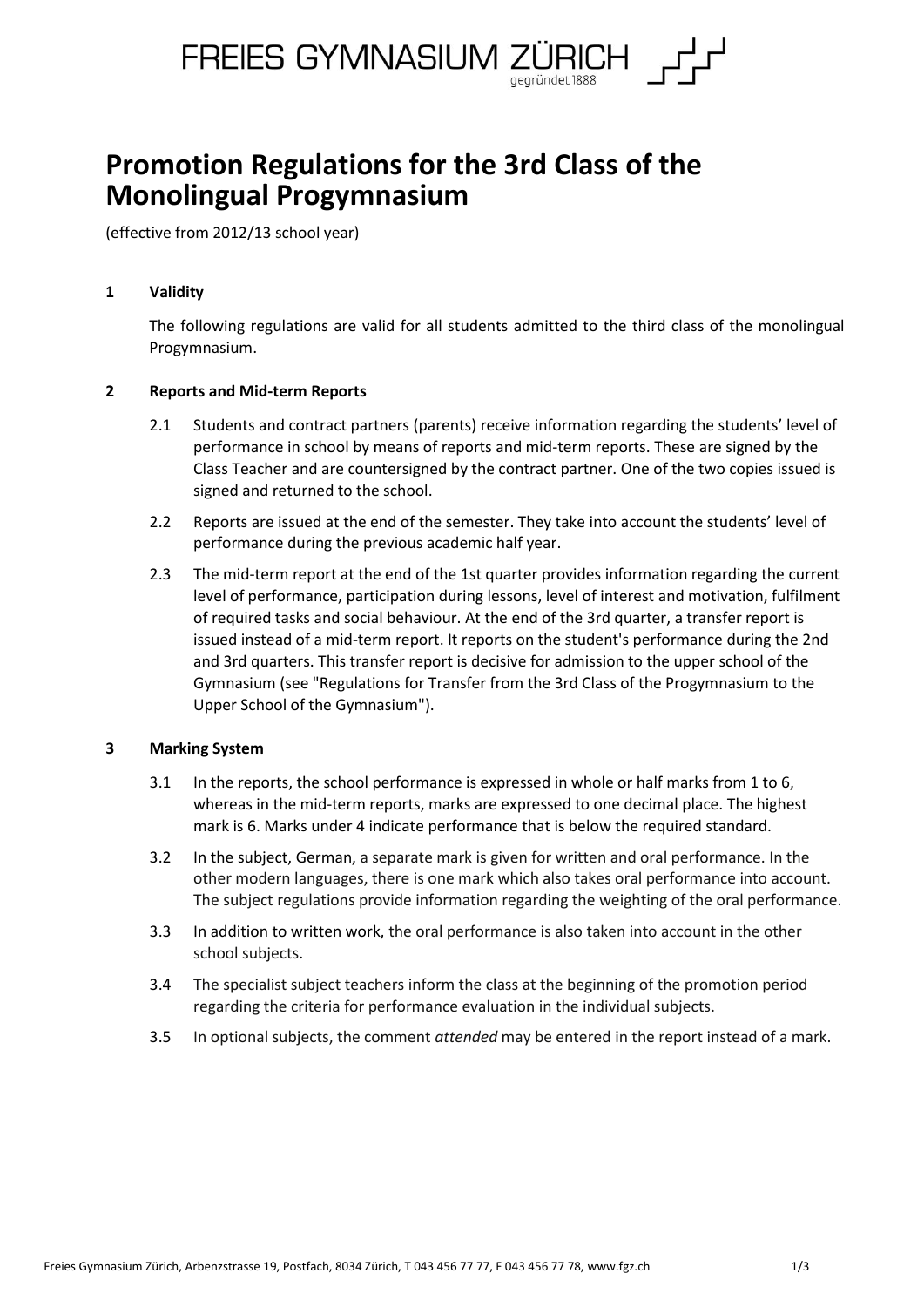

#### **4 Promotion Regulations**

- 4.1 Decisive subjects
	- 4.1.1 The following subjects are decisive for promotion:
		- German (50% oral, 50% written)
		- French
		- English
		- Mathematics (double weighting)
		- History
		- Natural Sciences
		- Geography
		- Art
	- 4.1.2 The mark for Natural Sciences is made up as follows: 1st term: Physics 2nd term: Chemistry or Physics practical work
	- 4.1.3 The mark for Art is made up as follows: 1st term: Visual Arts or Choir 2nd term: Visual Arts or Choir

### 4.2 Subjects that are not decisive for promotion

- 4.2.1 The following subjects are not decisive for promotion:
	- Religion
	- Sport

### **5 Repetition**

As a rule, it is not possible for students to repeat this class.

### **6 Further Conditions**

Neglecting any individual subject long term can lead to exclusion from the school, following a prior written warning.

## **7 Decision-making Powers**

- 7.1 Decisions regarding promotion and transfer are made by the convention of all the subject teachers for the individual class.
- 7.2 In certain well-founded cases, the convention of subject teachers may decide to act at variance with the regulations listed in articles 4.4 and 5.

### **8 Appeal**

8.1 The contract partner has the right to appeal to the appropriate Head of Department against decisions affecting a student, based on these promotion regulations, in the event that substantial pertinent facts that were unknown to the convention of teachers can be taken into account.